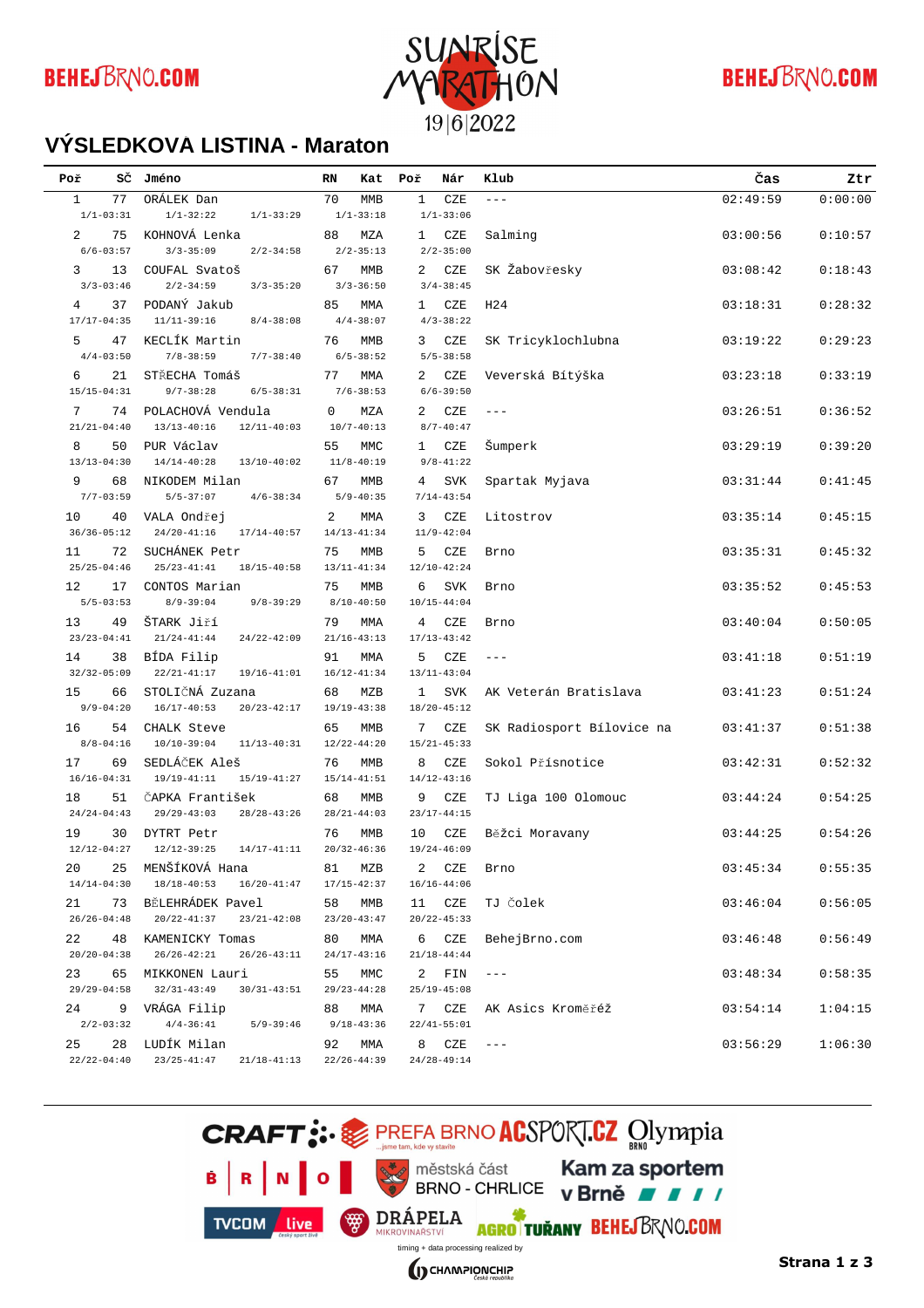

# **BEHEJBRNO.COM**

#### **VÝSLEDKOVÁ LISTINA - Maraton**

| Poř                   |                       | SČ Jméno                                                                     | RN          | Kat                    | Poř | Nár                    | Klub                     | Čas      | Ztr     |
|-----------------------|-----------------------|------------------------------------------------------------------------------|-------------|------------------------|-----|------------------------|--------------------------|----------|---------|
| 26                    | 56                    | BIELÁKOVÁ Anna                                                               | 96          | MZA                    | 3   | CZE                    | Pohořelice               | 03:56:49 | 1:06:50 |
|                       | $38/38 - 05:14$       | $38/38 - 45:03$<br>$36/34 - 45:22$                                           |             | $34/28 - 45:46$        |     | $32/25 - 47:01$        |                          |          |         |
| 27                    | 4                     | MACHATA Béla                                                                 | 72          | MMB                    | 12  | HUN                    | $\qquad \qquad -$        | 03:57:33 | 1:07:34 |
|                       | $30/30 - 05:05$       | $30/30 - 43:21$<br>$32/33 - 44:16$                                           |             | $33/33 - 46:39$        |     | $31/27 - 48:45$        |                          |          |         |
| 28                    | 34                    | ŠVÉDOVÁ Blanka                                                               | 89          | MZA                    | 4   | CZE                    | Moravský krumlov         | 04:00:34 | 1:10:35 |
|                       | $40/40 - 05:15$       | $43/43 - 46:02$<br>$43/45 - 49:01$                                           |             | $42/37 - 47:35$        |     | $36/23 - 45:49$        |                          |          |         |
| 29                    | 24                    | KRÁL Jan                                                                     | 81          | MMA                    | 9   | CZE                    | Brno                     | 04:01:09 | 1:11:10 |
|                       | $48/48 - 05:48$       | $36/36 - 44:19$<br>$34/32 - 44:09$                                           |             | $32/27 - 44:49$        |     | $28/26 - 47:38$        |                          |          |         |
| 30                    | 45                    | NEŠPŮRKOVÁ Veronika                                                          | 90          | MZA                    | 5   | CZE                    | Brno                     | 04:05:01 | 1:15:02 |
| $18/18 - 04:37$       |                       | $17/15 - 40:36$<br>$22/24 - 42:56$                                           |             | $26/34 - 46:59$        |     | $29/36 - 51:35$        |                          |          |         |
| 31                    | 5                     | LEVARDI ROBERT                                                               | 73          | <b>MMB</b>             | 13  | CZE                    | MOKRÁ                    | 04:05:01 | 1:15:02 |
|                       | $35/35 - 05:12$       | $27/27 - 42:26$<br>$27/25 - 42:58$                                           |             | $27/25 - 44:38$        |     | $27/34 - 50:38$        |                          |          |         |
| 32                    | 36                    | URBAN Ladislav                                                               | 4           | MMA                    | 10  | CZE                    | Brno                     | 04:05:56 | 1:15:57 |
|                       | $33/33 - 05:10$       | $34/34 - 43:56$<br>$31/29 - 43:34$                                           |             | $30/24 - 44:35$        |     | $34/39 - 54:14$        |                          |          |         |
| 33<br>$19/19 - 04:38$ | 52                    | <b>LYCZBA</b> Bogusław<br>$31/35 - 44:05$                                    | 61          | MMB<br>$39/41 - 48:06$ | 14  | POL<br>$37/31 - 49:32$ | Częstochowa              | 04:06:09 | 1:16:10 |
|                       |                       | $39/41 - 48:14$                                                              |             |                        |     |                        |                          |          |         |
| 34                    | 35<br>$42/42 - 05:20$ | ČOPÁKOVÁ Iveta<br>$37/37 - 44:56$<br>$37/35 - 45:24$                         | 73          | MZB<br>$35/30 - 46:06$ | 3   | CZE<br>$33/29 - 49:22$ | Jihlava                  | 04:06:22 | 1:16:23 |
| 35                    | 20                    | PAVLAS Martin                                                                | 77          |                        |     |                        | $\qquad \qquad -$        | 04:09:33 | 1:19:34 |
|                       | $41/41 - 05:16$       | $39/39 - 45:04$<br>$38/36 - 45:25$                                           |             | MMA<br>$37/38 - 47:53$ | 11  | CZE<br>$35/30 - 49:29$ |                          |          |         |
| 36                    | 26                    | PŘICHYSTAL Roman                                                             | $\mathbf 0$ | MMA                    | 12  | CZE                    | $---$                    | 04:11:10 | 1:21:11 |
|                       | $11/11-04:24$         | $6/6 - 37:58$<br>$10/12 - 40:30$                                             |             | $18/36 - 47:18$        |     | $26/42 - 55:13$        |                          |          |         |
| 37                    | 58                    | BAUER Tomáš                                                                  | 95          | MMA                    | 13  | CZE                    | $---$                    | 04:12:15 | 1:22:16 |
|                       | $37/37 - 05:13$       | $35/32 - 43:52$<br>$29/27 - 43:16$                                           |             | $31/29 - 45:47$        |     | $30/32 - 49:52$        |                          |          |         |
| 38                    | 59                    | PATETTA Julio Gabriel                                                        | 85          | MMA                    | 14  | ARG                    | ---                      | 04:13:57 | 1:23:58 |
|                       | $49/49 - 05:52$       | $45/45 - 47:43$<br>$44/39 - 46:47$                                           |             | $41/35 - 47:08$        |     | $38/33 - 50:05$        |                          |          |         |
| 39                    | 64                    | RICHARDSON Braden                                                            | 95          | MMA                    | 15  | AUS                    | $\qquad \qquad -$        | 04:19:38 | 1:29:39 |
|                       | $27/27 - 04:50$       | $28/28 - 42:50$<br>$33/38 - 46:20$                                           |             | $36/40 - 48:03$        |     | $39/45 - 56:41$        |                          |          |         |
| 40                    | 33                    | FIALOVÁ Kateřina                                                             | 77          | MZB                    | 4   | CZE                    | Zbýšov                   | 04:20:32 | 1:30:33 |
|                       | $45/45 - 05:30$       | $44/44 - 47:28$<br>$45/43 - 48:48$                                           |             | $44/42 - 49:48$        |     | $42/38 - 53:55$        |                          |          |         |
| 41                    | 100                   | WERBITZKÝ Marek                                                              | 69          | MMB                    | 15  | CZE                    | $---$                    | 04:22:39 | 1:32:40 |
|                       | $31/31 - 05:06$       | $41/41 - 45:56$<br>$41/42 - 48:18$                                           |             | $43/46 - 52:08$        |     | $43/40 - 55:00$        |                          |          |         |
| 42                    | 16                    | PÁLENÍKOVÁ Barbora                                                           | 98          | MZA                    | 6   | CZE                    | Blažovice                | 04:23:50 | 1:33:51 |
|                       | $34/34 - 05:11$       | $40/40 - 45:37$<br>$40/40 - 46:57$                                           |             | $40/39 - 48:01$        |     | $40/46 - 57:12$        |                          |          |         |
| 43                    | 55                    | NEKVAPILOVÁ Lenka                                                            | 73          | MZB                    | 5   | CZE                    | SDH Kostelec u Heřmanova | 04:24:30 | 1:34:31 |
|                       | $50/50 - 05:57$       | $51/52 - 54:11$<br>$52/47 - 51:46$                                           |             | $47/45 - 52:06$        |     | $45/35 - 50:57$        |                          |          |         |
| 44                    | 3                     | REČKOVÁ Lucie                                                                | 77          | MZB                    | 6   | CZE                    | Frýdlant nad Ostravicí   | 04:24:38 | 1:34:39 |
|                       | $28/28 - 04:57$       | $33/33 - 43:52$<br>$35/37 - 46:11$                                           |             | $38/43 - 50:01$        |     | $41/50 - 58:11$        |                          |          |         |
| 45                    |                       | 46 CHVATÍKOVÁ Martina                                                        |             | 82 MZB                 |     | 7 CZE ---              |                          | 04:30:46 | 1:40:47 |
|                       |                       | 39/39-05:15  42/42-46:02  42/44-49:00  45/44-51:44                           |             |                        |     | $44/49 - 57:41$        |                          |          |         |
| 46                    |                       | 53 SKUPINOVÁ Ivana                                                           |             | 90 MZA                 |     | 7 CZE ---              |                          | 04:32:16 | 1:42:17 |
|                       |                       | 53/53-06:04 50/49-52:41 50/48-52:25 49/48-53:55                              |             |                        |     | $46/37 - 53:54$        |                          |          |         |
| 47                    |                       | 29 ŠANDERA Martin<br>$47/47-05:46$ $46/46-49:43$ $47/53-54:59$ $50/50-54:45$ |             | 76 MMB                 |     | $48/43 - 55:19$        | 16 CZE Praha 6           | 04:36:30 | 1:46:31 |
|                       |                       |                                                                              |             |                        |     |                        |                          |          |         |
| 48                    |                       | $44/44-05:29$ $47/47-50:20$<br>$46/50 - 52:34$ $46/49 - 54:32$               |             | MZA                    |     | $49/51 - 58:32$        | 8 CZE Boršice            | 04:42:49 | 1:52:50 |
| 49                    |                       | 44 VAŠÁT Martin                                                              | 94          | MMA                    |     | 16 CZE                 | Brno                     | 04:50:02 | 2:00:03 |
|                       |                       | $51/51-05:57$ $55/55-55:58$ $55/54-56:52$ $53/51-56:45$                      |             |                        |     | $51/48 - 57:13$        |                          |          |         |
| 50                    |                       | 43 VAŠÁTOVÁ Hana                                                             |             | 66 MZB                 |     | 8 CZE                  | Zlín                     | 04:50:26 | 2:00:27 |
|                       |                       | 52/52-05:58 54/54-55:57 54/55-56:53 54/52-56:45                              |             |                        |     | $50/47 - 57:12$        |                          |          |         |